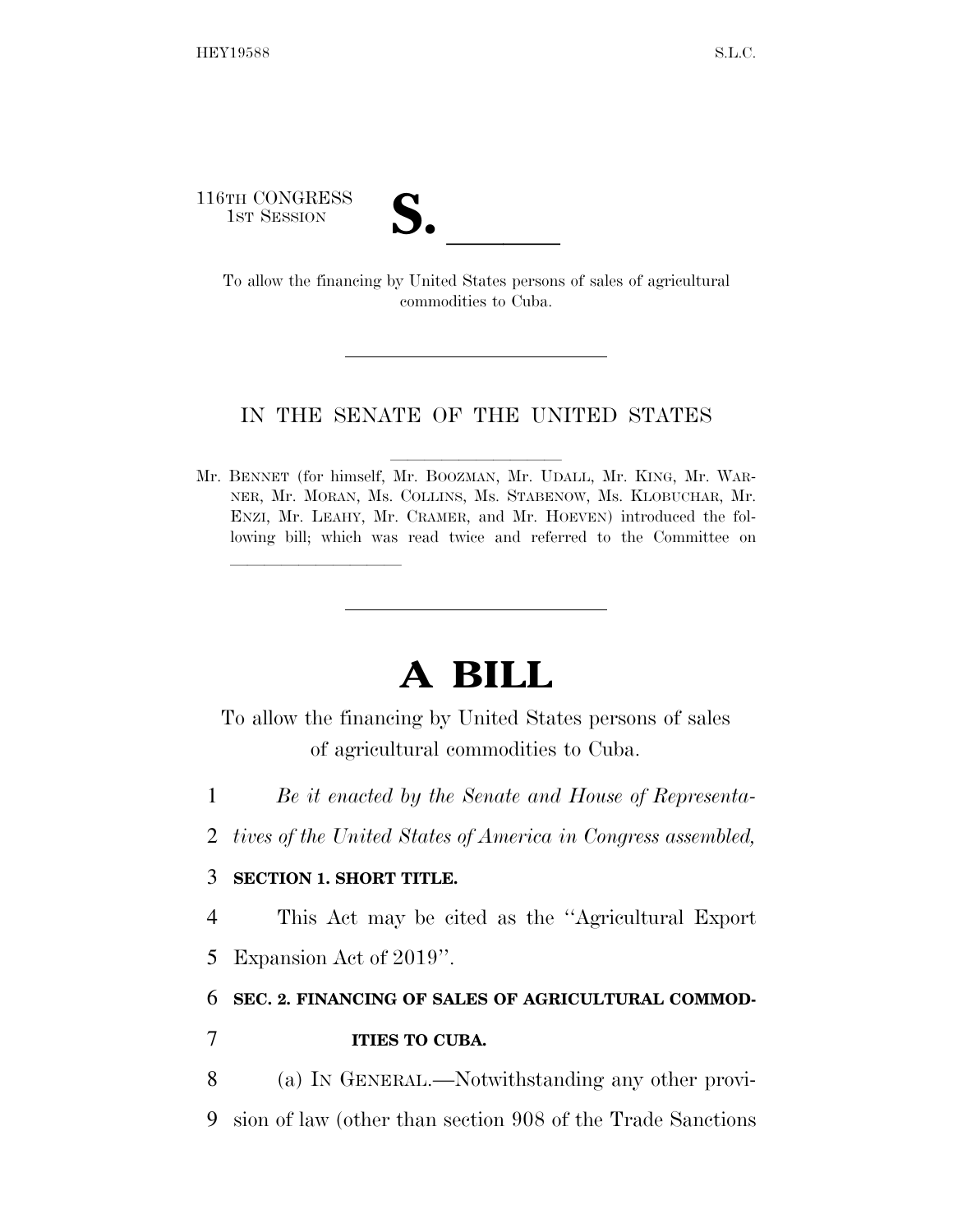HEY19588 S.L.C.

 Reform and Export Enhancement Act of 2000 (22 U.S.C. 7207), as amended by subsection (c)), a person subject to the jurisdiction of the United States may provide pay- ment or financing terms for sales of agricultural commod- ities to Cuba or an individual or entity in Cuba. (b) DEFINITIONS.—In this section: (1) AGRICULTURAL COMMODITY.—The term ''agricultural commodity'' has the meaning given that term in section 102 of the Agricultural Trade Act of 1978 (7 U.S.C. 5602). (2) FINANCING.—The term ''financing'' in- cludes any loan or extension of credit. (c) CONFORMING AMENDMENT.—Section 908 of the Trade Sanctions Reform and Export Enhancement Act of 2000 (22 U.S.C. 7207) is amended— (1) in the section heading, by striking ''**AND FINANCING**'';

(2) by striking subsection (b);

19 (3) in subsection  $(a)$ —

 (A) by striking ''PROHIBITION'' and all 21 that follows through "(1) IN GENERAL.—Not- withstanding'' and inserting ''IN GENERAL.— Notwithstanding''; and

 (B) by redesignating paragraphs (2) and (3) as subsections (b) and (c), respectively, and